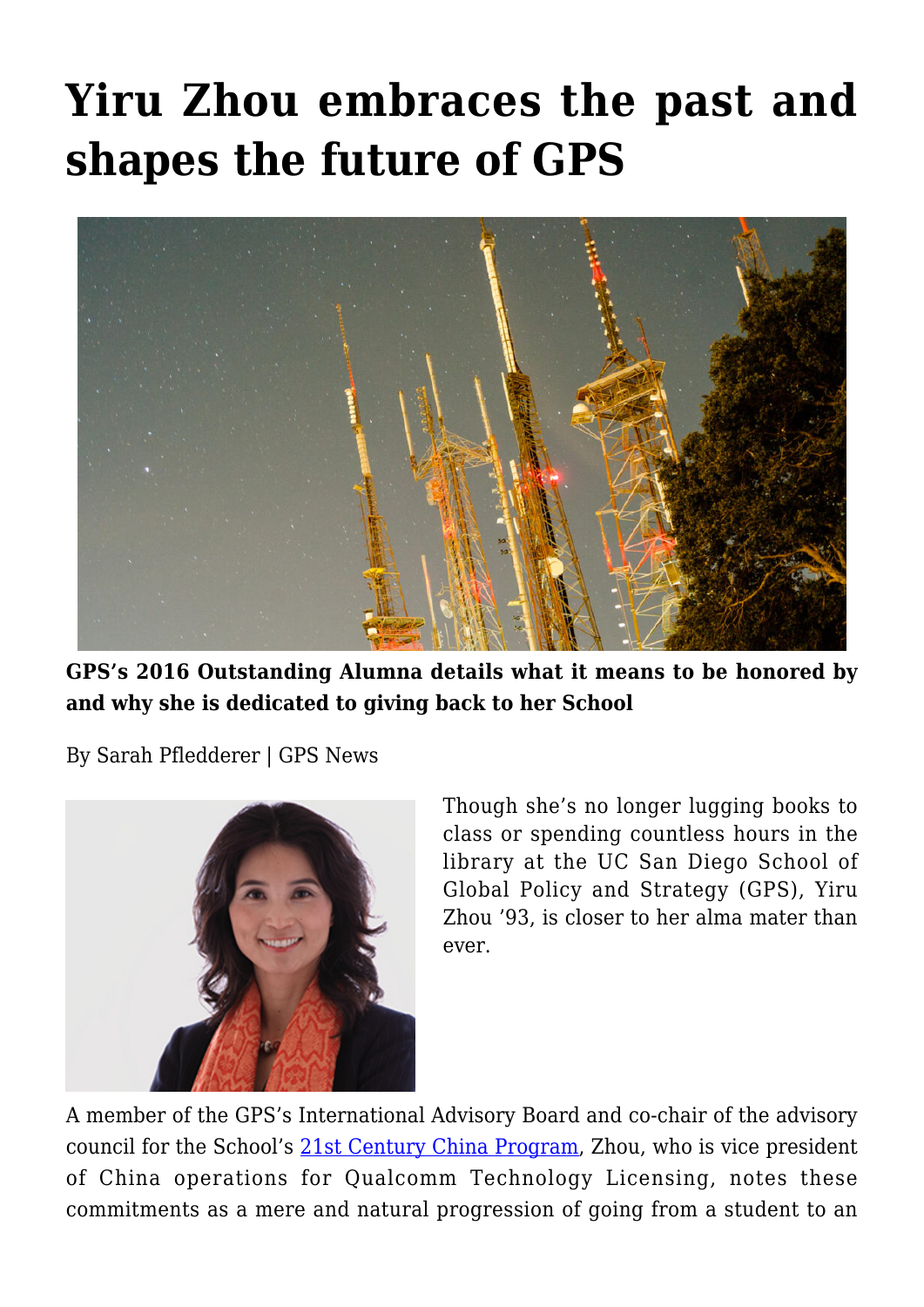alumna of GPS.

"Alumni stay connected with the School because we care about the School," she explained. "We make up part of its past, but we also can shape its future."

And for Zhou, her efforts to do just that haven't gone unnoticed. She is GPS's 2016 Outstanding Alumna.

"Yiru Zhou embodies the goals of the School for our students and alumni," GPS Dean [Peter Cowhey](https://gps.ucsd.edu/faculty-directory/peter-cowhey.html) commended. "She believes in service to the School and to the larger public good of U.S.-China relations. This mix of skills and priorities makes her a wonderful example for the GPS students of every generation."

Zhou's dedication to U.S.-China relations took professional shape immediately after graduating 23 years ago, when she joined Qualcomm Inc. in sales.

It was a time when the wireless telecommunications industry was in the thick of change, transforming from analog to digital standards, Zhou recalls, noting she was recruited to Qualcomm's code-division multiple access (CDMA) team to develop business and make CDMA one of the digital communications standards in China.

"Prior to joining Qualcomm, I had very little knowledge on telecommunications," Zhou said. "In the past 20 plus years, I have been fortunate to be part of the wireless industry that constantly innovates to improve our lives. … As I grew within the corporate world. I had more financial and management responsibilities, but my focus has always been on the customers who buy products or services from us."

After six years at Qualcomm, Zhou accepted a position at Ericsson, where she rose to oversee the company's contract with China Mobile Ltd., which is among the largest telecommunications equipment accounts in the world.

More than a decade later, she returned to Qualcomm and her San Diego roots. As vice president of China operations for Qualcomm Technology Licensing, she now is responsible for managing Qualcomm's relationships with technology licensees in China, primarily original equipment manufacturers of smart phone devices.

"I have lived in many places but consider San Diego home," Zhou explained. "I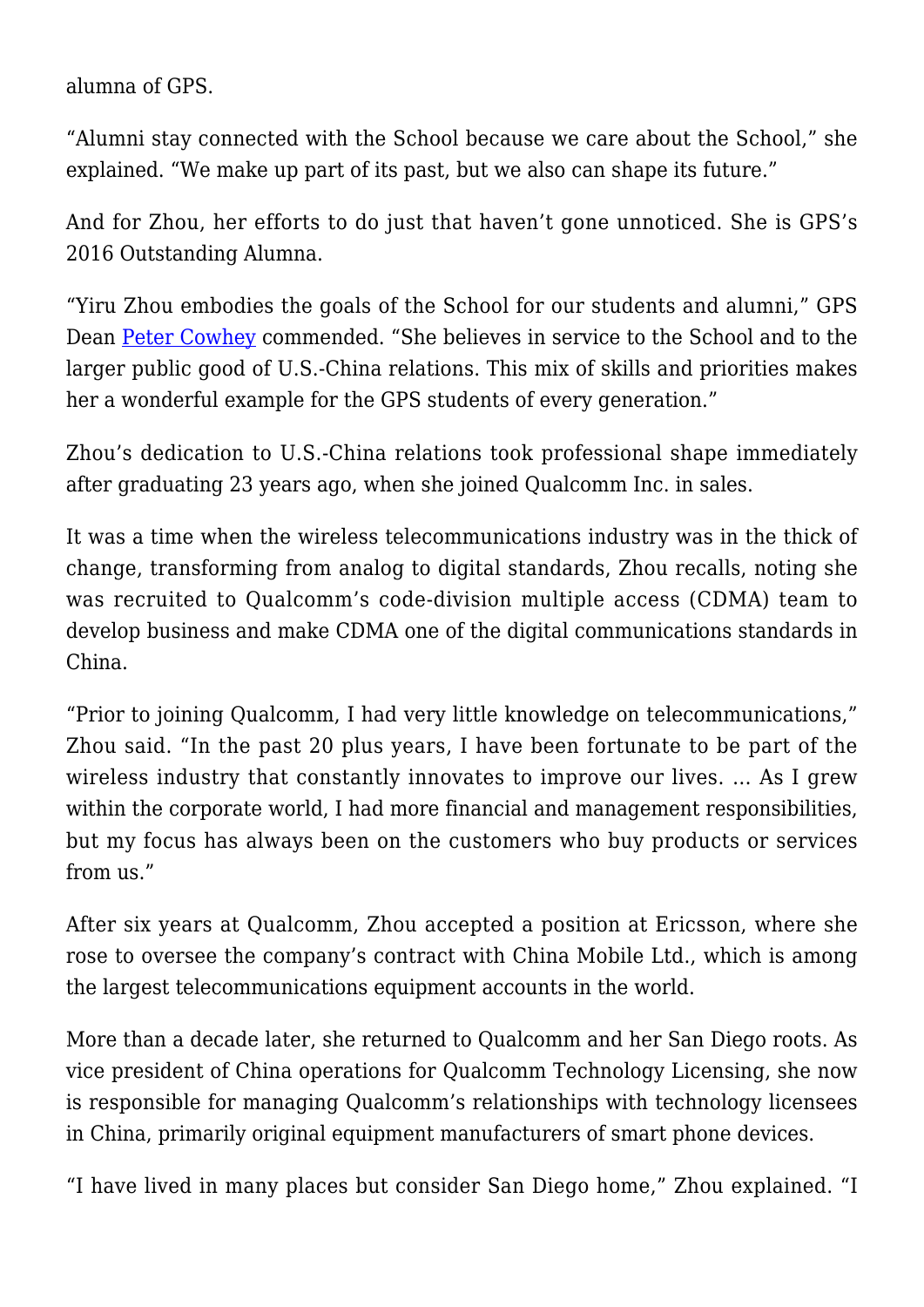love this city. I think it's the combination of the good weather, good friends, good connection with GPS, good employment and the fond memories growing up here."



As part of her co-chairmanship of the advisory council for the 21st Century China Program, Zhou has been able to make new memories at the School. Foremost, she has been instrumental in gaining support for the program at Qualcomm, across San Diego and beyond.

"Yiru's devotion to our School and her strategic vision have been crucial ingredients for the success of the 21st Century China Program we have been building over the past four years," said Professor [Susan Shirk](https://gps.ucsd.edu/faculty-directory/susan-shirk.html), who nominated Zhou for GPS's 2016 Outstanding Alumna. "As Yiru's former professor, I am proud of her career achievements and grateful for the chance to work closely with her."

Zhou shared similar sentiments toward Shirk, recognizing her not only as a mentor but a role model.

"Susan taught her students to see the big picture and put daily business challenges in the context of a big political environment," Zhou said. "I have done well in the corporate world in a way because I always see the big picture, and my training at GPS has something to do with it."

*[Register](https://www.eventbrite.com/e/alumni-weekend-2016-salsa-saturday-tickets-22586322298) to attend GPS's Salsa Saturday celebration on June 4, as part of UC San Diego's Alumni Weekend, when Zhou will be recognized as GPS's 2016 Outstanding Alumna.*

An alumni selection committee reviewed nominations for and determined the winner of the 2016 Outstanding Alumna or Alumnus. Thank you to the following alumni who represent the alumni board, different regions as well as different degree programs: